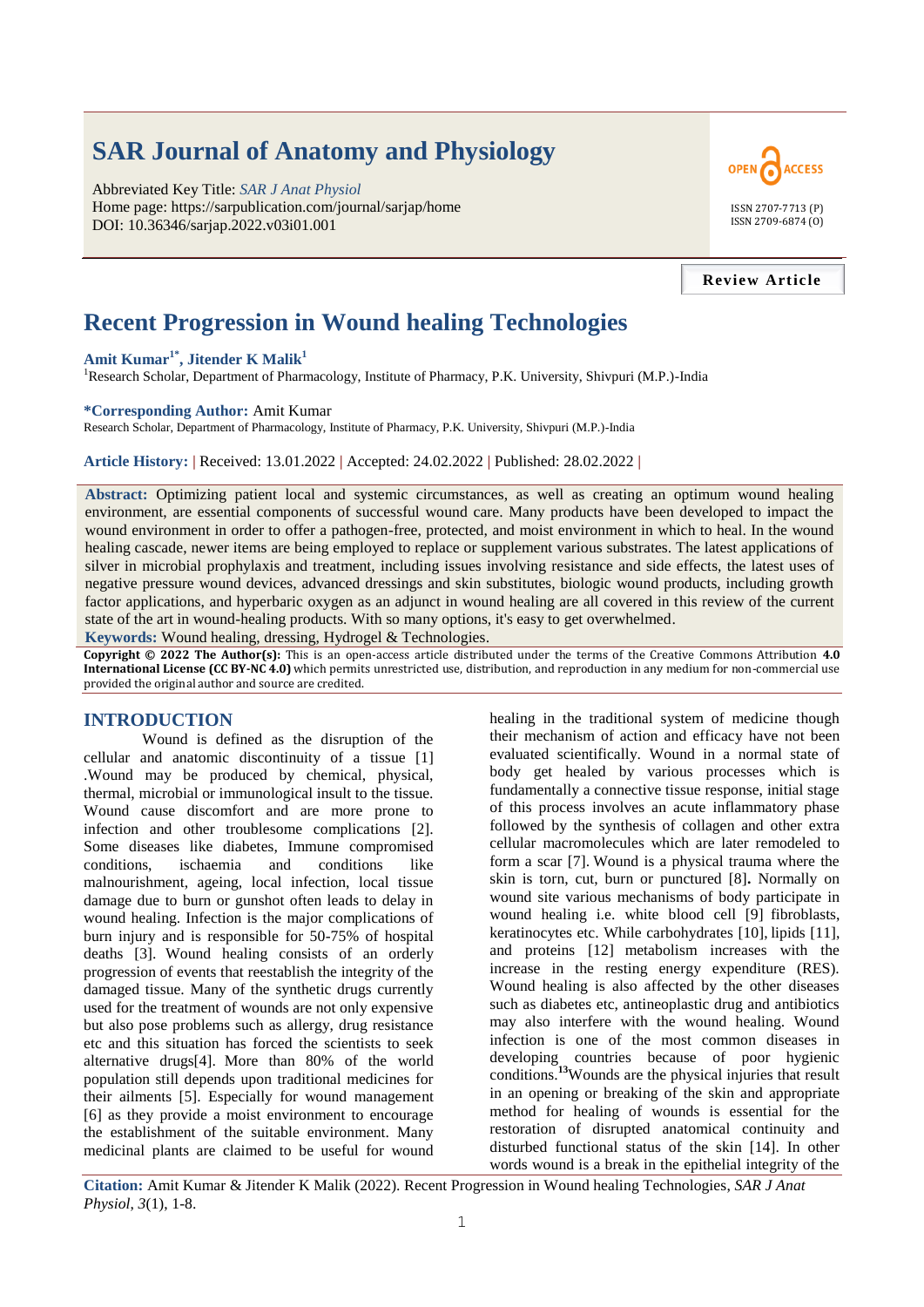skin and may be accompanied by disruption of the structure and function of underlying normal tissue and may also result from a contusion, haematoma, laceration or an abrasion [15]. Healing of wounds starts from the moment of injury and can continue for varying periods of time depending on the extent of wounding and the process can be broadly categorized into three stages; inflammatory phase, proliferate phase, and finally the remodeling phase which ultimately determines the strength and appearance of the healed tissue [16]. 70% of the wound healing Ayurvedic drugs are of plant origin, 20% of mineral origin, and the remaining 10% consisting of animal products and these drugs are stated to be effective in different conditions such as *Vrana* (wounds or ulcers), *Nadivrana* (sinuses), *Vidradhi* (abscess),*Visarpa* (erysipelas), *Upadamsha*  (syphilitic ulcers), *Vranajakrimi* (maggots in wounds), *Dustavrana* (septic wounds), *Vranashotha*  (inflammatory changes of wounds), *Vranavisha*  (cellulitis), *Ugravrana* (purulative ulcer), *Netravrana*  (hordeolum or stye sepsis), *Pramehapidaka* (diabetic carbuncle), and *Bhagandara* (fistula-inano) [17]. Some very common plants like *Aloevera, Azadirachta indica, Carica papaya, Celosia argentea, Centella asiatica, Cinnamomum zeylanicum , Curcuma longa, Nelumbo nucifera, Ocimum sanctum, Phyllanthus emblica, Plumbago zeylanica, Pterocarpus santalinus, Terminalia arjuna and Terminalia chebula* have been extensively reported in ayurveda, siddha and unani systems of medicines for their wound healing potentials [17]. Research on wound healing agents is one of the developing areas in modern biomedical sciences and many traditional practitioners across the world particularly in countries like India and China have valuable information of many lesser-known hitherto unknown wild plants for treatingwounds and burn [18]. Traditional forms of medicine practiced for centuries in Africa and Asia are being scientifically investigated for their potential in the treatment of wounds related disorders [19, 20]. According to various traditional medicinal practices throughout the world, wounds have been treated mostly topically with different medicinal herbs or with their extracts solely or in combination with some other plant parts [20].

# **Ancient history of wound healing plants**

In ancient times men tried out different plants to see which ones helped cure certain diseases. They probably watched to see what plants the animals ate, especially when they are sick. By trial and error, over the ages, men came to use thousands of plants as remedies for their ills. For example, many American Indian tribes used willow bark to treat rheumatism. How they selected it is not known, but scientists have found that the willow bark contains a pain killing chemical related to one used in aspirin. Many medicinal plants discovered by primitive people are still in use today. The leaves of 'Foxglove' furnish digitalis for the treatment of heart ailments. Quinine, from the bark of the South American Cinchova tree was long used to

combat malaria. Curarae, a powerful poison applied by South American Indians to the tips of their arrows, is valuable in the treatment of disease that causes muscular spasms and anesthesia. Rauwolfa, used in the treatment of high BP is derived from the root of a plant that grows in Southeast Asia. It has long been used to treat fevers, insomnia and nervousness. Belladonna and atropine, obtained from the deadly night shade are important in the treatment of eye diseases. Painful spasmodic conditions and other ailments. Ephedrine, used for hay fever and in nose drugs is one of the few drugs that are derived from conifers. Spagnum moss is used for surgical dressings. Antibiotics produced by molds are the most important medicinal discoveries of 20th century. Many plants are rich source of vitamins. Some plant drugs are violent poisons and habit-forming narcotics. About 4500 years ago, when the great civilizations arose in ancient China, India, Babylon and Egypt, men put their knowledge of plant remedies in writing. These written accounts were called 'herbals'. The earliest herbal known was probably written by the Chinese emperor, Shen Nung, about 2700 BC. It contains the accounts of the healing value of about 250 plants. In India, the references to the curative properties of some herbs in the Rigveda seem to be the earliest records of use of plants in medicine. But references to plants in the Rigveda are very brief. More detailed account is available in the Atharva-veda. The period of Rigveda is estimated to be between 3500 and 1800 BC. After the Vedas, there is no information on the development of this science in India for a period of about 1000 years. Charak-Samhila (1000 BC), one of the earliest treatises on Indian Medicine, records the use of over 340 drugs of plant origin; some of these drugs were not indigenous to India. In Egypt carvings on tomb and temple walls show that people used plants for medicine as early as 3000 BC. A long document written about 1500 BC describes more than 800 remedies for all sorts of ailments, from headaches to heart trouble and from sore throats to insect bites. India recognizes more than 2500 plant species as having medicinal value, Sri Lanka about 1400 and Nepal around 700. In Ayurveda about 2000 plant species are considered to have medicinal value. The Indian Pharmacopoiea (1966) recognized 85 drug plants whose ingredients are used in pharmaceutical preparations. The Chinese Pharmacopoiea lists over 5700 traditional medicines, most of which are of plant origin. It has been estimated that out of about 2000 drugs that have been used in curing human ailments in India, only about 200 are of animal origin and a similar number are of mineral origin. The rest, i.e., about 1500 are of plant origin [21].

## **Phases of Wound Healing**

Wound healing involves continuous cell–cell and cell–matrix interactions that allow the process to proceed in three overlapping phase's viz. inflammation cellular proliferation and remodeling.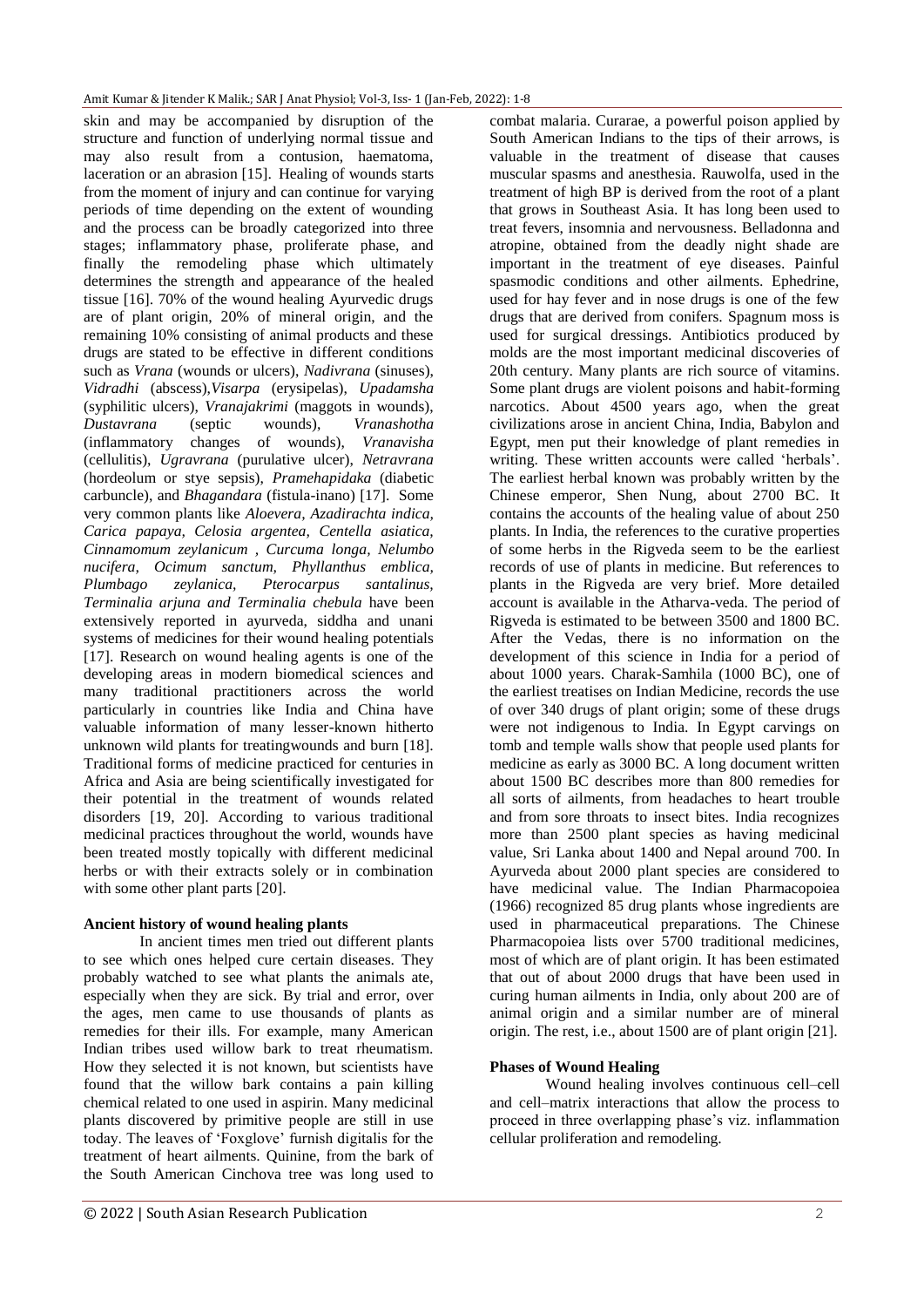#### **Phase 1**

It is a coagulation and inflammatory phase (0– 3 days) and this involves migration of neutrophils at margin of incision, moving towards the fibrin clot.

#### **Phase 2**

It is a proliferative phase  $(3-12 \text{ days})$  in which the neutrophils are largely replaced by the macrophages. Granulation tissue progressively invades the incision space and the incissional space is filled with granulation tissue. Collagen fibrils become more abundant and begin to bridge the incision.

#### **Phase 3**

It is a remodeling phase (3–6 months), involving continuous accumulation of collagen and proliferation of fibroblasts. There is marked reduction in leukocyte infiltration and edema. The phase involves synthesis of collagen fibers, leading to increase in tensile strength of the skin. Healing requires the collaborative efforts of many different tissues and cell

lineages. It involves platelet aggregation and blood clotting, formation of fibrin, an inflammatory response to injury, alteration in the ground substances, angiogenesis and re-epithelization. Healing is not complete until the disrupted surfaces are firmly knit by collagen. Wound healing is a process by which a damaged tissue is restored as closely as possible to its normal state and wound contraction is the process of shrinkage of area of the wound. three different phases constitute the physiologic process of wound healing (i*) substrate phases (ii) proliferative phase (iii) remodeling phase.* All these steps are orchestrated in controlled manner by a variety of cytokines including growth factors. Some of this growth factor like platelet derived growth factor, transforming growth factor B, fibroblast growth factor and epidermal growth factor etc. has been identified in self healing wounds. In chronic wound the application of some growth promoting agents or some compounds which can enhance the in situ generation of these growth factors is required to augment the healing process [22].



**Fig-1: Phases of wound healing**

## **Role of Cell Signaling in Tissue injury**



**Fig-2: Cell signaling by cytokine**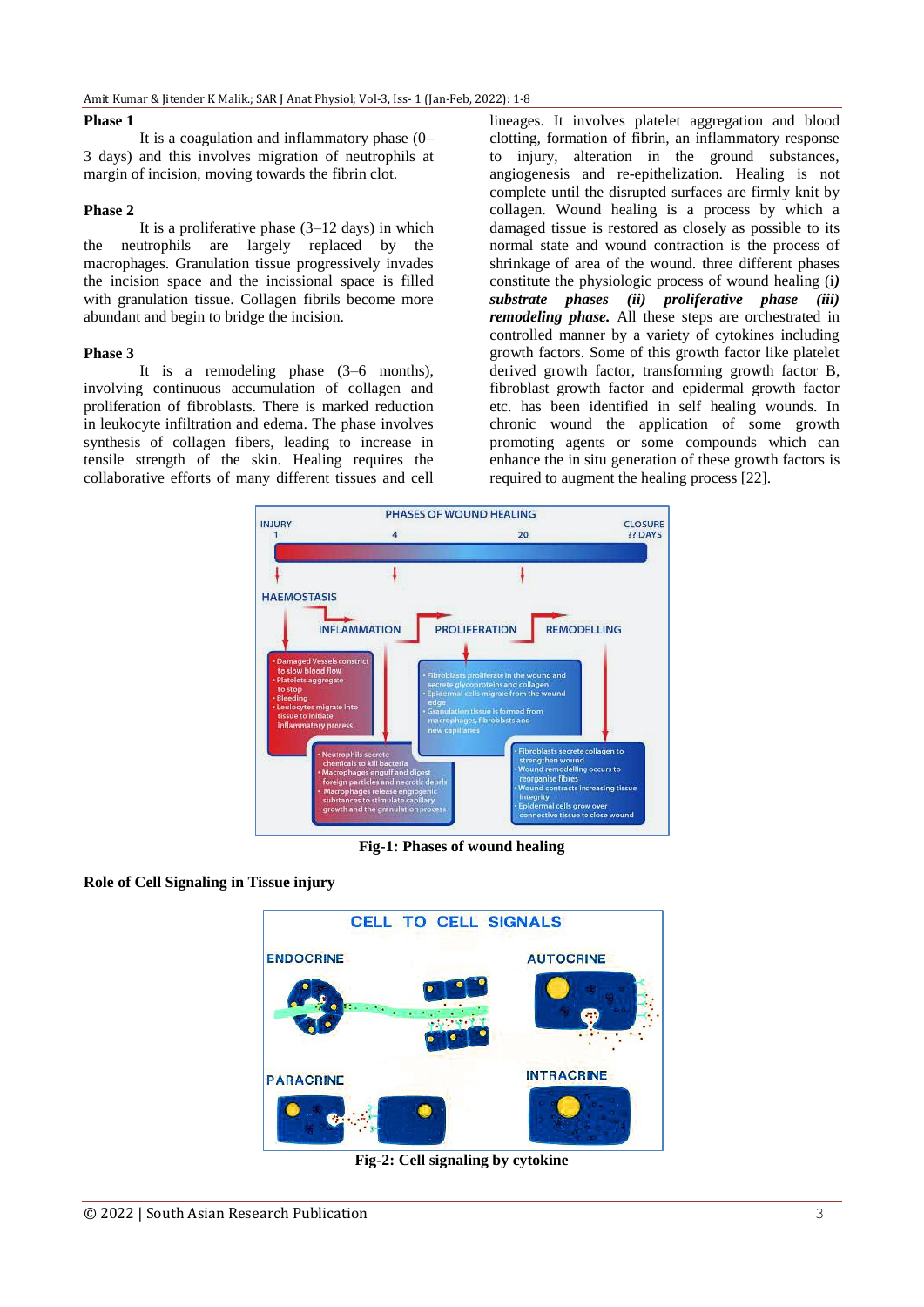

**Fig-3: The four possible responses following tissue injury**

#### **The Healing Cascade**

The healing cascade begins immediately after injury when platelets come into contact with exposed collagen. When platelets aggregate, clotting factors are released, resulting in the deposition of fibrin clots at the site of damage. Fibrin clots serve as temporary substrates and form the basis for subsequent healing processes. In addition to releasing clotting factors needed to control bleeding and loss of fluid and electrolytes, platelets provide a set of chemical signals known as cytokines or growth factors that initiate a healing response. The two most important signals are platelet-derived growth factor (PDGF) and transforming growth factor beta (TGFß). PDGF starts Homotacia neutrophils, macrophages, smooth muscle cells and fiber acetopes. It also stimulates the mitogenesis of fiber aceto and smooth muscle cells. TGFβ initiates cascade healing and stimulates cascade healing to start cascade healing and to emphasize additional cine, including FGF (fiber-aceto growth factor), PDGF, TNFA (alpo necrosis), PDGF, TNFA (Alpha necrotic tumor) and IL1 (interleukin1) . In addition, TGFβ also improves fiber aceta and smooth muscular cell chemale and adjust collagen expression and collage. The net result of this excessive signal is the energetic response of the matrix production cells to ensure rapid deposition

of new coupling tissues at the impairment site during the following proliferation during the following proliferation. Neutrophils are the next predominant cellular marker in wounds up to 24 hours post-injury. The main function of neutrophils is to remove foreign substances, bacteria and non-functional host cells, as well as damaged matrix components that may be present at the wound site. Bacteria provide a chemical signal by attracting neutrophils, which engulf the neutrophils through a phagocytosis process. During bacterial protein synthesis, a waste product represented by f-MetLeuPhe tripeptide is released to attract inflammatory cells. The neutrophils swell until they are full of bacteria and form "pus" in the wound 48 hours after injury, fixed tissue monocytes are activated to become wound macrophages. These specialized wound macrophages are perhaps the most important inflammatory cells involved in the normal healing response. Inhibition of macrophage function delays the healing response. When activated, these wound macrophages release PDGF and TGFß to further recruit fibroblasts and smooth muscle cells to the wound site. These highly phagocytic macrophages are also responsible for clearing non-functional host cells, bacteria-filled neutrophils, damaged matrix, foreign debris, and any remaining bacteria from the wound site.



**Fig-4: The sequence of events during normal wound healing**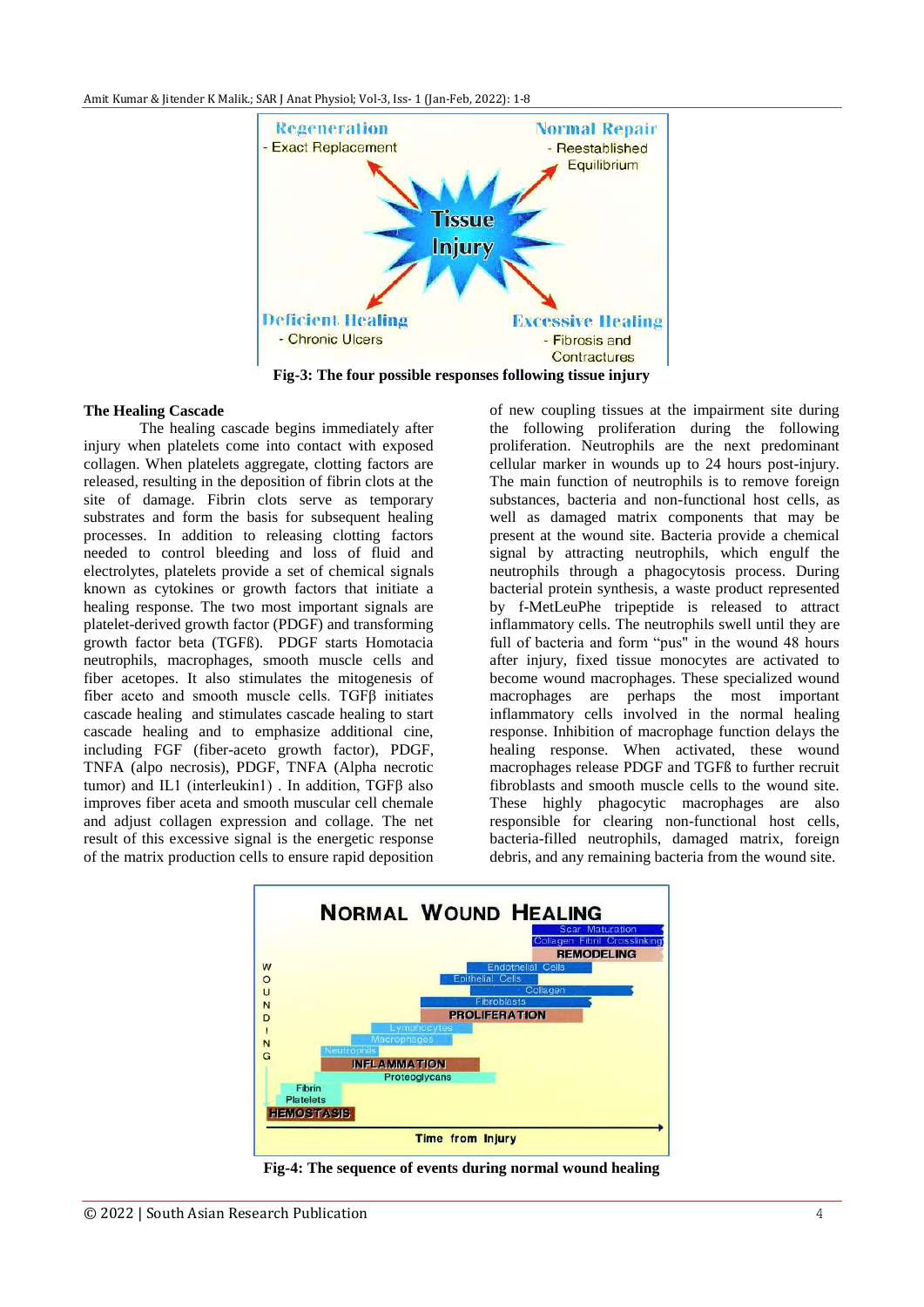Amit Kumar & Jitender K Malik*.*; SAR J Anat Physiol; Vol-3, Iss- 1 (Jan-Feb, 2022): 1-8

|                  | <b>Phases of wound healing</b> |                       |
|------------------|--------------------------------|-----------------------|
| <b>PHASES OF</b> | <b>DAYS POST</b>               | <b>CELLS INVOLVED</b> |
| <b>HEALING</b>   | <b>INJURY</b>                  | <b>IN PHASES</b>      |
|                  |                                |                       |
| Hemostasis       | Immediate                      | Platlets              |
| Inflammation     | Days $1-4$                     | Neutophils            |
| Proliferation    | Days 4-21                      | Macrophages           |
| Granulation      |                                | Lymphocyte            |
|                  |                                | Angiocytes            |
|                  |                                | Neurocytes            |
|                  |                                |                       |
| Contracture      |                                | Fibroblasts           |
|                  |                                | Keratinocytes         |
|                  |                                |                       |
| Remodelling      | Days 21-2 yrs                  | Fibrocytes            |



**Fig-5: Graphical representation of wound healing phases**



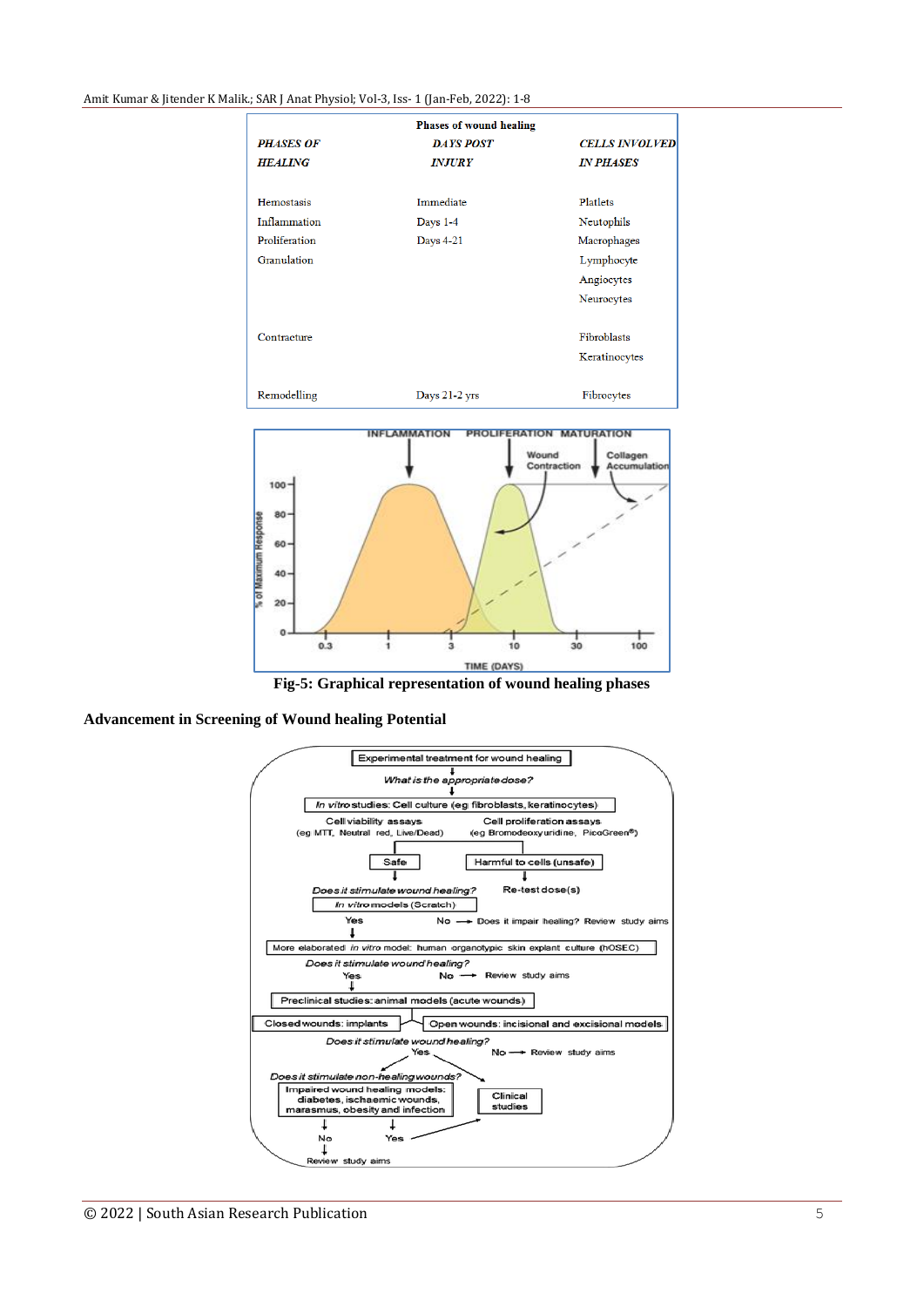

## **Biophysical Model of wound Healing Activity**

Optical coherence tomography (OCT) is a new technique for diagnosing and monitoring inflammatory dermatological disorders. It produces high-resolution real-time images of the cutaneous architecture.

Greaves *et al.* evaluated OCT and histological assessments of in vivo acute wound healing to see how well they agreed on inflammation, proliferation, and remodelling. The authors proposed that OCT may be used as a diagnostic option to punch biopsies because the results were equivalent [23].

Tsai *et al.* used optical coherence tomography (OCT) to study in vivo wound healing following nonablative fractional laser or ablative fractional laser treatments. The treated areas were scanned at several time periods to monitor the wound healing process, and an algorithm was devised to quantitatively quantify the morphological changes at different tissue depths during recovery [24].

#### **Recent advancement in dressings for wound**

#### **Hydrogel dressings for wound**

Hydrogels are applied to the wound as gels; they required a second cover such as gauze. Besides, if they are applied as films to the wound area, they can be used both as a primary and secondary dressing.

#### **Hydrogels suitable for wound dressing as they**

- Aid to the rehydration of dead tissues and elevated the healing of debridement
- Suitable for cleansing of dry or necrotic wounds
- Act as inert with biological reactants
- Penetrable to metabolites

Hydrogel is a cross-linked polymer matrix which has the potential to absorb and hold water in its network structure. Hydrogels act as a moist wound dressing medium and have the ability to absorb and retain the wound exudates along with the foreign bodies, such as bacteria, within its network structure. In addition to this, hydrogels have been found to encourage fibroblast proliferation by minimized the fluid loss from the wound surface and protect the wound from external harm necessary for rapid wound healing. Hydrogels help to support a micro-climate for biosynthetic reactions on the wound surface necessary for cellular activities. Fibroblast proliferation is requisite for complete epithelialisation of the wound, which starts from the edge of the wound. Since hydrogels help to keep the wound moist, keratinocytes can voyage on the surface. Hydrogels may be transparent, depending on the nature of the polymers, and provide soften and cooling/ soothing effects to the wound surface. The main advantage of the transparent hydrogels includes examined the wound healing without removing the wound dressing. The process of angiogenesis can be begins by using semi-occlusive hydrogel dressings, which is initiated due to temporary hypoxia. Angiogenesis of the wound ensures the growth of granulation tissue by maintaining appropriate supply of oxygen and nutrients to the wound surface [25].

## **Skin substitutes**

Bioengineered skin replacements, including biosynthetic skin substitutes and cultured autologous engineered skin, are available in large quantities and pose no danger of infection or immunologic difficulties, making them ideal for temporary or permanent coverage. The cost of these items is their biggest drawback. We will briefly review currently available products and then go through some of them that may have an advantage over autologous tissue in terms of wound healing potential in chronic wounds. Biomembrane is a temporary dressing made up of a knitted nylon mesh that is attached to a thin silicone membrane and covered with porcine polypeptides. It's used to cover donor areas in split-thickness skin grafting and clean superficial and mid-dermal depth burns It's used to cover donor areas in split-thickness skin grafting and clean superficial and middermal depth burns. It has been found in studies to be just as effective as silver sulfadiazine in wound healing without the need for frequent dressing changes. TransCyte is a biosynthetic dressing that combines a semi-permeable silicone membrane with a nylon mesh coated with porcine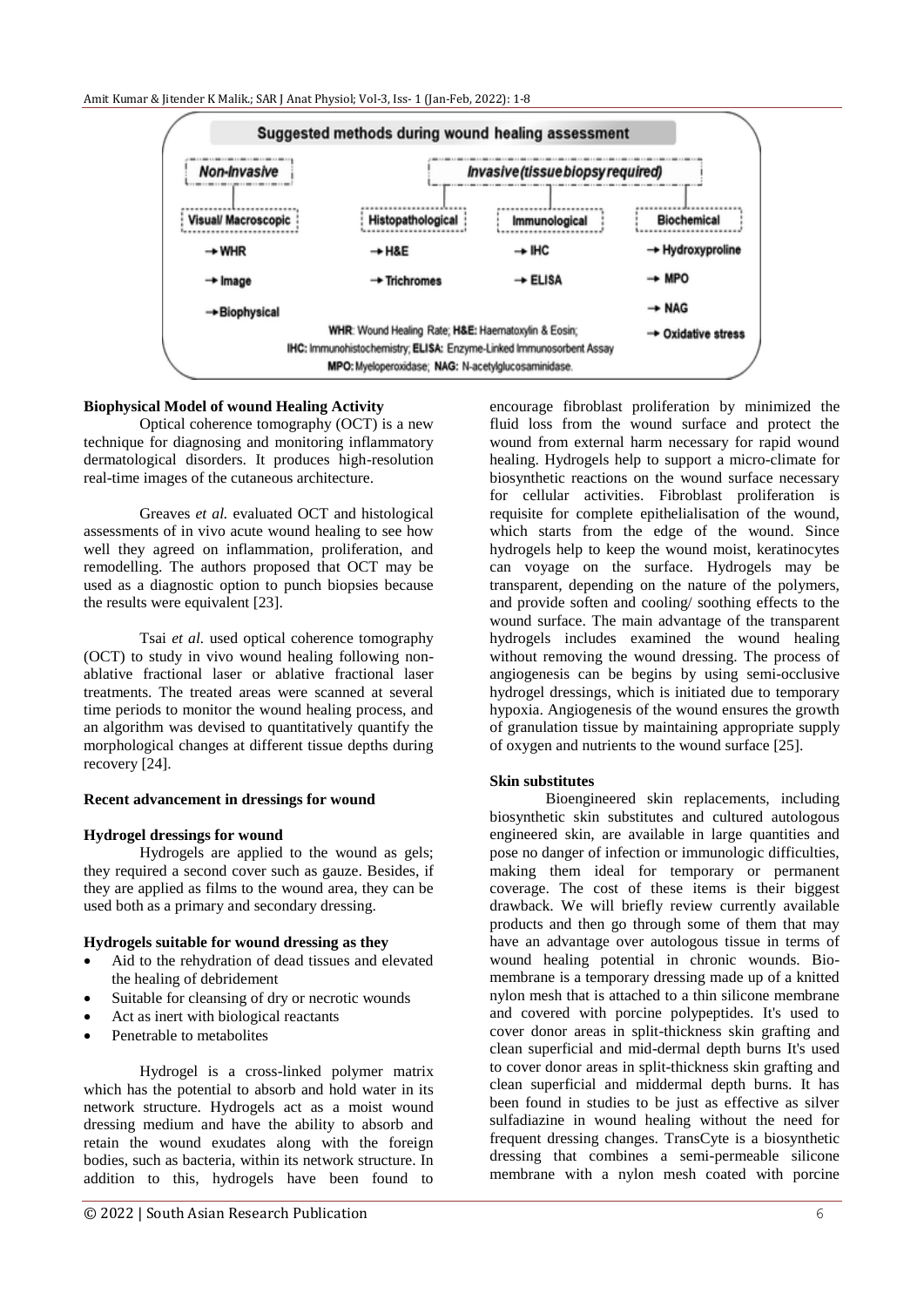collagen and newborn human fibroblast cells to create a biosynthetic dressing. It's used as a temporary cover for excised burns before grafting or as a dressing for superficial burns that don't require skin grafting. In terms of healing time, infections, and scar formation, it has been demonstrated to be superior to antibiotic creams or silver sulfadiazine in several investigations, particularly on facial burns [26].

### **Hyperbaric oxygen**

For the past 40 years, hyperbaric oxygen has been used as an adjuvant in wound healing. It entails putting the patient in a sealed chamber with 100 percent oxygen at 1.5 to 3 atmospheres absolute (ATA) for 60 to 120 minutes over the course of several sessions. It has indications for use in carbon monoxide poisoning, crush injuries, compartment syndrome, acute traumatic ischemia, ischemia-reperfusion injury, radiation injury, compromised skin grafts, infections with anaerobic organisms, and refractory osteomyelitis. It was originally designed for use in decompression illness in deep sea divers. In addition, HBO treatment has particular special indications in chronic wounds [27].

## **CONCLUSION**

The field of wound healing is constantly expanding with technological advances. There is still no good alternative to reconstruction using the patient's own tissue and carefully designed reconstruction procedures. The new product provides preventative measures against healing barriers, increases wound healing factors, delays and a bridge time to final repair, and optimize the outcome of final wound reconstruction and helps to promote good healing. Current wound healing products and modality expand the surgeon's arsenal to consider all aspects of wound healing.

## **REFERENCE**

- 1. Bennet, R.G. (1988). *Fundamentals of cutaneous surgery*. St. Louis C.V Mosby,78
- 2. Meyer-Ingold, W. (1993). Wound therapy: growth factors as agents to promote healing. *Trends in biotechnology*, *11*(9), 387-392.
- 3. Mokaddas, E., Rotimi, V. O., & Sanyal, S. C. (1998). In vitro activity of piperacillin/tazobactam versus other broad-spectrum antibiotics against nosocomial gram-negative pathogens isolated from burn patients. *Journal of chemotherapy*, *10*(3), 208- 214.
- 4. Sai, K. P., & Babu, M. (1998). Traditional medicine and practices in burn care: need for newer scientific perspectives. *Burns*, *24*(5), 387-388.
- 5. Kumara, P. S., Jayawardane, G. L. D. P., & Aluwihare, A. P. R. (2014). Complete colonic duplication in an infant. *Ceylon Medical Journal*, *46*(2).
- 6. Babu, M. (2000). Collagen based dressings—a review. *Burns*, *26*(1), 54-62.
- 7. Chithra, P., Sajithlal, G. B., & Chandrakasan, G. (1998). Influence of Aloe vera on collagen turnover

in healing of dermal wounds in rats. *Indian Journal of Experimental Biology*, *36*(9), 896-901.

- 8. Rope, J. W., J. A. R Smith., & June, E. (1999). (Eds), in; *the Management of Wounds*
- 9. *and Burns*, 2nd Edn, Oxford University Press, London, 1-3
- 10. Patil, S., Ghodke, D. S., Magdum, C. S., & Naikwade, N. S. (2009). Evaluation of healing activity of marketed formulations on excision wounds models in Albino rats. *Int J PharmTech Res*, *1*, 500-501.
- 11. Romanosky, A. J., Bagby, G. J., Bockman, E. L., & Spitzer, J. J. (1980). Increased muscle glucose uptake and lactate release after endotoxin administration. *American Journal of Physiology-Endocrinology and Metabolism*, *239*(5), E311- E316.
- 12. Fain, J. N., Kovacev, V. P., & Scow, R. O. (1965). Effect of growth hormone and dexamethasone on lipolysis and metabolism in isolated fat cells of the rat. *Journal of Biological Chemistry*, *240*(9), 3522- 3529.
- 13. Moore, F. D. (1953). Bodily Changes in Surgical Convalescence I—The Normal Sequence— Observations and Interpretation. *Annals of surgery*, *137*(3), 289.
- 14. Kumar, M. S., Sripriya, R., Raghavan, H. V., & Sehgal, P. K. (2006). Wound healing potential of Cassia fistula on infected albino rat model. *Journal of Surgical Research*, *131*(2), 283-289.
- 15. Singh, M., Govindarajan, R., Nath, V., Rawat, A. K. S., & Mehrotra, S. (2006). Antimicrobial, wound healing and antioxidant activity of Plagiochasma appendiculatum Lehm. et Lind. *Journal of Ethnopharmacology*, *107*(1), 67- 72.
- 16. Enoch, S., & Leaper, D. J. (2005). Basic science of wound healing. *Surgery (Oxford)*, *23*(2), 37-42.
- 17. Sumitra, M., Manikandan, P., & Suguna, L. (2005). Efficacy of Butea monosperma on dermal wound healing in rats. *The International Journal of Biochemistry & Cell Biology*, *37*(3), 566-573.
- 18. Biswas, T. K., & Mukherjee, B. (2003). Plant medicines of Indian origin for wound healing activity: a review. *The international journal of lower extremity wounds*, *2*(1), 25-39.
- 19. Kumar, B., Vijayakumar, M., Govindarajan, R., & Pushpangadan, P. (2007). Ethnopharmacological approaches to wound healing—exploring medicinal plants of India. *Journal of ethnopharmacology*, *114*(2), 103-113.
- 20. Himesh, S. (2012). Recent Update of Botanical for Wound Healing Activity. *IRJP, 3*(7); 1-7.
- 21. Krishnan, P. (2006). The scientific study of herbal wound healing therapies: Current state of play. *Current Anaesthesia & Critical Care*, *17*(1- 2), 21-27.
- 22. Ayyanar, M., & Ignacimuthu, S. (2009). Herbal medicines for wound healing among tribal people in Southern India: Ethnobotanical and Scientific